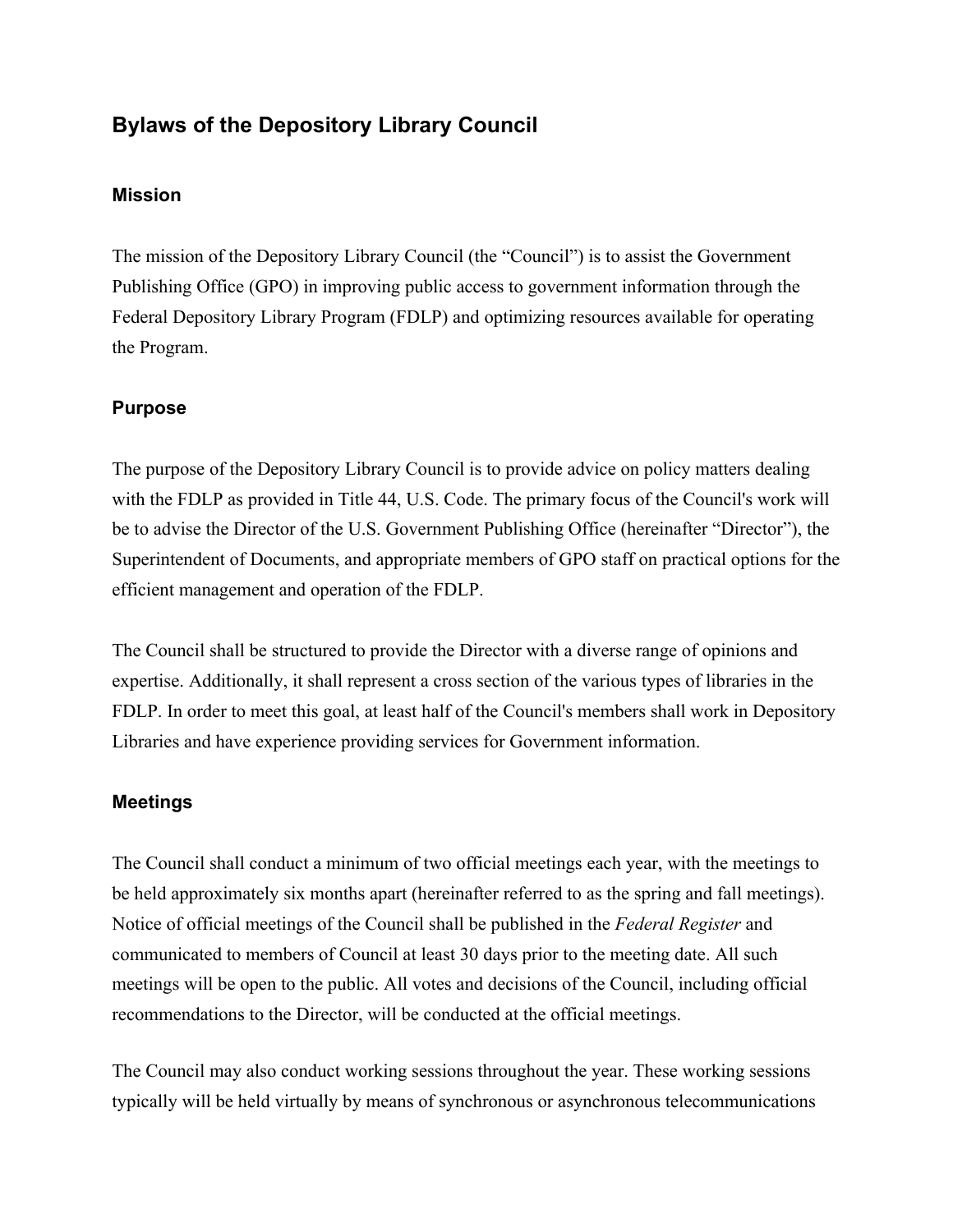(e.g., conference calls, email communications, etc.). The Council shall summarize any material discussions and actions taken during the working sessions and report on them at the next official meeting, as appropriate.

#### **Membership**

The Council shall consist of fifteen members appointed by the Director. New members shall be appointed prior to the spring meeting and their term shall begin on June 1. Members shall serve three-year terms, with five members retiring each year on June 1 and five new members entering. Vacancies on the Council will be filled in cases where the remaining term is at least eighteen months. All appointments to the Council will be made by the Director after consideration of recommendations from the Council, library associations, and others as deemed appropriate by the Director. Council members should promptly notify the Director of any substantive changes in their employment status (e.g., change in employer, job duties, retirement, etc.). The Director may ask Council members to step down from the Council if s/he believes the change in employment status warrants such action. Members may be appointed for more than one term.

#### **Officers**

Each fall, members of the Council shall select a Chair-elect of Council. The Chair-elect shall assume the office of Chair on June 1 of the following year. Members of Council may serve more than one term as Chair. The Chair shall preside over all meetings of Council, shall be responsible for the agendas for the fall and spring meetings, shall appoint such committees, working groups, or task forces as necessary to carry out the duties of Council, and shall serve as direct liaison between Council and the Director. In the absence of the Chair, these duties shall be carried out by the Chair-elect or in absence of the Chair-elect by a designate appointed by the Chair.

At the spring meeting, members of the Council shall select a Secretary of Council. The Secretary shall serve for one year and assume office on June 1. The Secretary may serve more than one term of office. It is the responsibility of the Secretary to coordinate the preparation of a summary report of each meeting for distribution to the Federal Depository Library community. The Secretary also shall summarize any decisions or actions taken during conference calls or other working sessions, and handle correspondence and other record keeping at the request of the